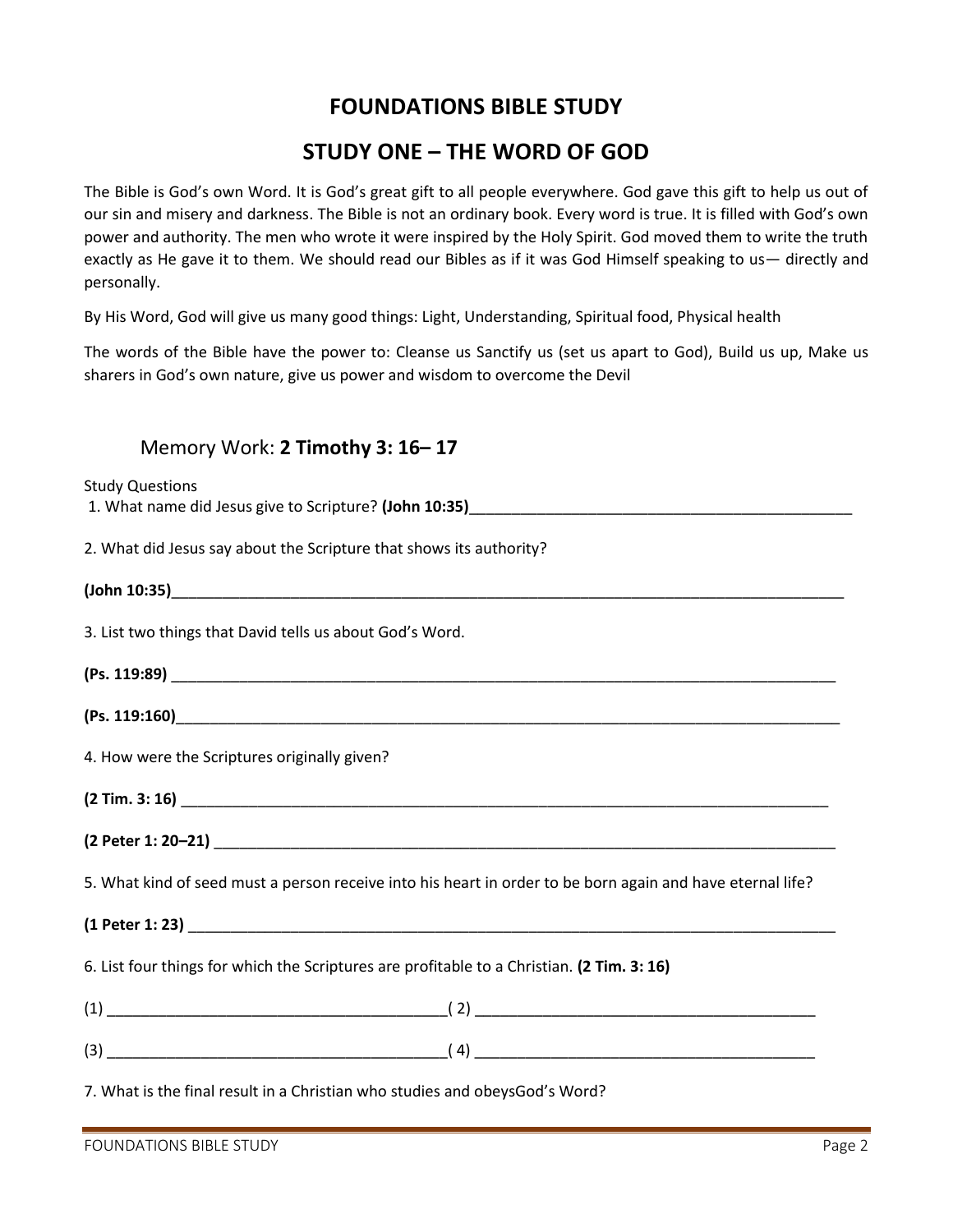| 8. What spiritual food has God provided for His children?                                                                                                                                                                                                                                                                                                               |
|-------------------------------------------------------------------------------------------------------------------------------------------------------------------------------------------------------------------------------------------------------------------------------------------------------------------------------------------------------------------------|
|                                                                                                                                                                                                                                                                                                                                                                         |
| 9. How important were God's words to Job?                                                                                                                                                                                                                                                                                                                               |
|                                                                                                                                                                                                                                                                                                                                                                         |
| 10. When Jeremiah fed on God's Word, what did it become to him?                                                                                                                                                                                                                                                                                                         |
|                                                                                                                                                                                                                                                                                                                                                                         |
| 11. How can a young Christian person lead a clean life?                                                                                                                                                                                                                                                                                                                 |
|                                                                                                                                                                                                                                                                                                                                                                         |
| 12. Why should a Christian hide (store up) God's Word in his heart?                                                                                                                                                                                                                                                                                                     |
|                                                                                                                                                                                                                                                                                                                                                                         |
| 13. What two results does God's Word produce in "young men" when it lives in them? (1 John 2: 14)                                                                                                                                                                                                                                                                       |
| $\begin{picture}(10,10)(0,0) \put(0,0){\vector(1,0){100}} \put(1,0){\vector(1,0){100}} \put(1,0){\vector(1,0){100}} \put(1,0){\vector(1,0){100}} \put(1,0){\vector(1,0){100}} \put(1,0){\vector(1,0){100}} \put(1,0){\vector(1,0){100}} \put(1,0){\vector(1,0){100}} \put(1,0){\vector(1,0){100}} \put(1,0){\vector(1,0){100}} \put(1,0){\vector(1,0){100}} \put(1,0){$ |
|                                                                                                                                                                                                                                                                                                                                                                         |
| 14. How did Jesus answer the Devil each time He was tempted?                                                                                                                                                                                                                                                                                                            |
|                                                                                                                                                                                                                                                                                                                                                                         |
| 15. What is the sword that God has given to Christians as part of their spiritual armor?                                                                                                                                                                                                                                                                                |
|                                                                                                                                                                                                                                                                                                                                                                         |
| 16. What two descriptions does Psalm 119 use to show how God's Word helps Christians walk in this world?                                                                                                                                                                                                                                                                |
|                                                                                                                                                                                                                                                                                                                                                                         |
| 17. What two things does God's Word give to the mind of a Christian?                                                                                                                                                                                                                                                                                                    |
|                                                                                                                                                                                                                                                                                                                                                                         |
| 18. What does God's Word provide for the body of a Christian who studies it carefully?                                                                                                                                                                                                                                                                                  |
|                                                                                                                                                                                                                                                                                                                                                                         |